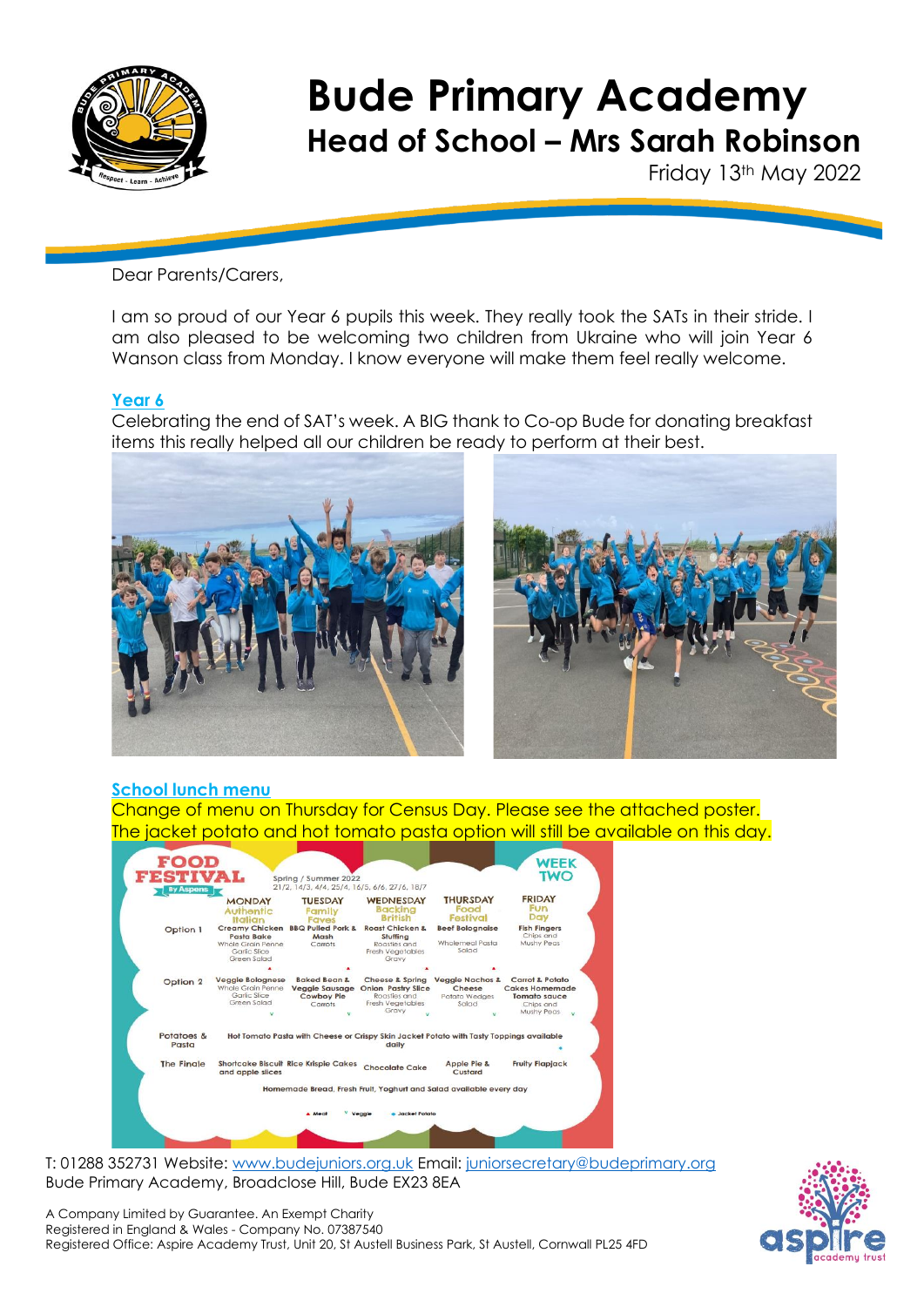

Friday 13th May 2022

# **Year 5 Eden Project Trip**

Year 5 will be heading over to the Eden Project on **Wednesday 18th May**. Please consent and pay on ParentPay as soon as possible.

### **Year 3 2Minute Beach Clean**

On Friday 20th May, Year 3 will be going to the beach to engage in a workshop run by 2minute beach clean. The trip will be in school hours.

### **Class Assemblies**

Years 3, 4 and 5 will be having class assemblies this term. Parents/Carers will be invited to come to school (at 9am) and watch their children share some of their work they have done this year.

#### **Thursday 19th May – Sandymouth class - Parents/Carers please come through the office to the school hall at 9am.**

**Thursday 26th May – Summerleaze class Thursday 9th June – Crackington class Thursday 16th June – Duckpool class Wednesday 22nd June – Millook class Thursday 30th June – Crooklets class**

### **Relationships and Sex Education**

As a school community, we are committed to working in partnership with parents and carers. We would like to invite you to attend an information meeting about our upcoming relationships and sex education lessons on Wednesday 25<sup>th</sup> May at 9.15am. In the meeting, you will find out more about what your child will learn, view a selection of the resources being used in lessons and discover how you can best support your child to discuss these topics at home. If you cannot attend the information meeting and you have questions about what will be covered do speak with your child's class teacher.

### **Attendance**

The whole school attendance for this week is 94.2%

The class attendance winner for this week is Widemouth 98.8% Most improved class attendance this week is Widemouth up 2.7% from last week.

#### **Lateness**

Reminder, we are still having several children who are arriving to school late. Please ensure your child arrives at school on time. School starts at 8.50am, the gates are open from 8.40am. Many of our supportive interventions begin first thing and some pupils are regularly missing out. We are monitoring all the late children.

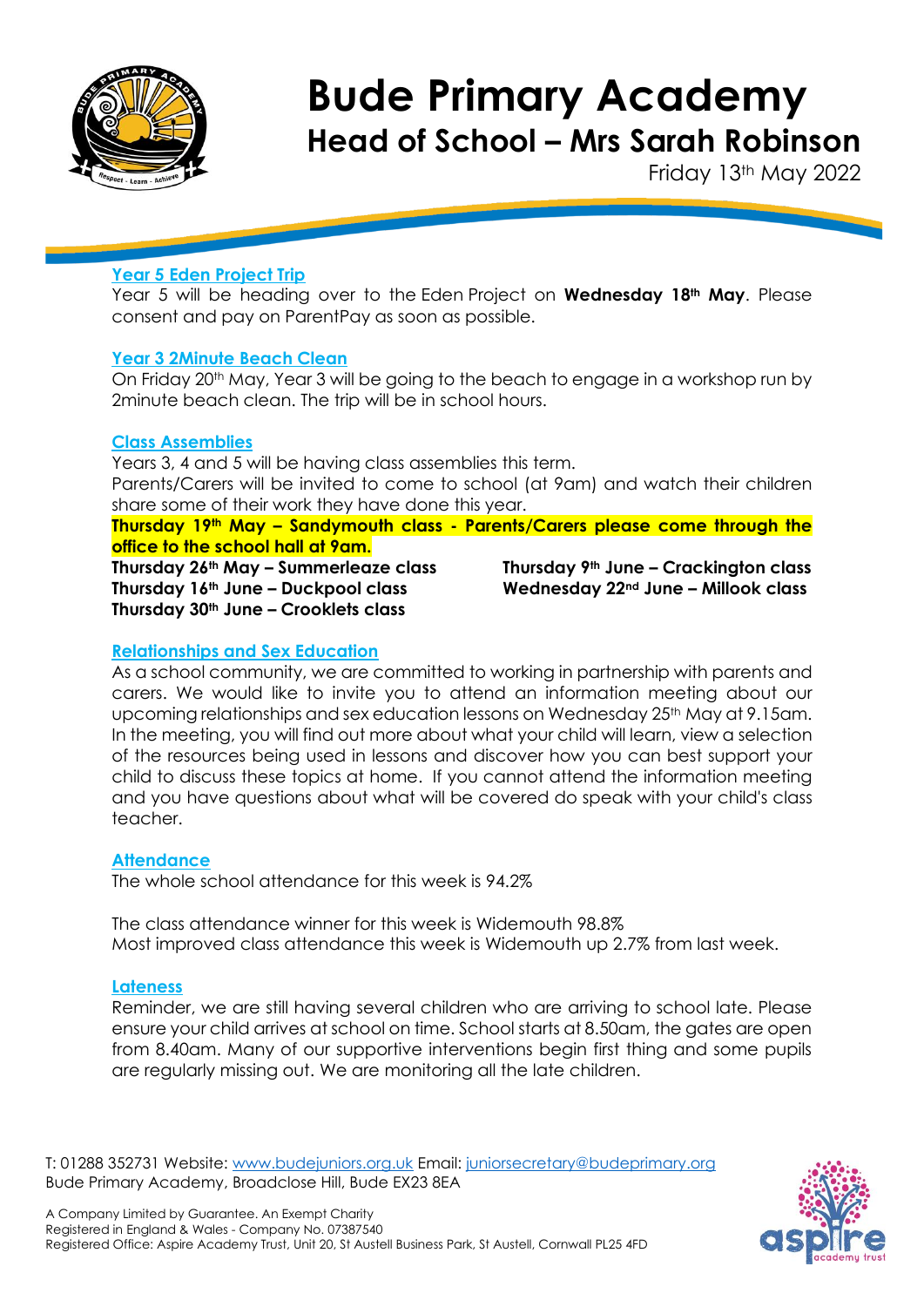

Friday 13th May 2022

# **PTA Exciting news!**

The BPA PTA are going to be holding an ice lolly sale after school on Friday 20th May. We will be selling Slush Puppie ice lollies outside both the Infant and Junior School from approximately 2.50pm.

We hope we have purchased enough lollies to allow for additional purchases for siblings too. It will be first come, first serve on the day.

The lollies are gluten free and are also suitable for

vegetarians and vegans. If your child would like to purchase an ice lolly but cannot have a Slush Puppie due to allergies please do email **bpapta@budeprimary.org by 16th May,** we will try our best to offer alternatives. Children attending after school club can bring their money into school, an adult from after school club will purchase their lollies for them - we don't want them missing out!



Ingredients

.<br>Water, Sugar, Acid (Citric), Stabiliser<br>(Carboxymethyl Cellulose), Flavourings, Sweeteners (Aspartame, Cyclamates and Saccharin), Preservatives (Potassium Sorbate) Sodium Benzoate), Colours (Tartrazine, Carmoisine, Allura Red and Brilliant Blue). Tartrazine, Carmoisine, Allura Red may have an adverse effect on activity and attention in children.

Each ice lolly will be sold for 50p, half of our profits will be donated to RNLI Mayday appeal.

The BPA PTA thank you for your continued support, we have raised over £1000 so far this year! We hope to see many of you purchasing ice lollies next Friday.

#### **Absences**

Reminder, if your child is absent from school, please let the office know before 9am. You can leave an answerphone message, send an email to [juniorsecretary@budeprimary.org](mailto:juniorsecretary@budeprimary.org) or telephone the office.

Please give full details to why your child is absent, "not well" or "not feeling well" or "not in" is not a reason that we can use on our registers.

For example, is it a sickness bug, tummy upset, severe cold/flu, bad tooth ache or covid symptoms? The office will have to contact you if this is not clear.

If they are feeling a little under the weather, please send them in and let us know so we can keep an eye on them.

Please try and make medical appointments for your child outside of school hours.

# **Topsoil/compost needed**

As part of our grow and sow project we are in desperate need for some topsoil/compost for our vegetable beds if you know anyone who could help or if you are able to donate a bag of topsoil/compost please get in touch via the school office.

T: 01288 352731 Website: [www.budejuniors.org.uk](http://www.budejuniors.org.uk/) Email: [juniorsecretary@budeprimary.org](mailto:juniorsecretary@budeprimary.org) Bude Primary Academy, Broadclose Hill, Bude EX23 8EA

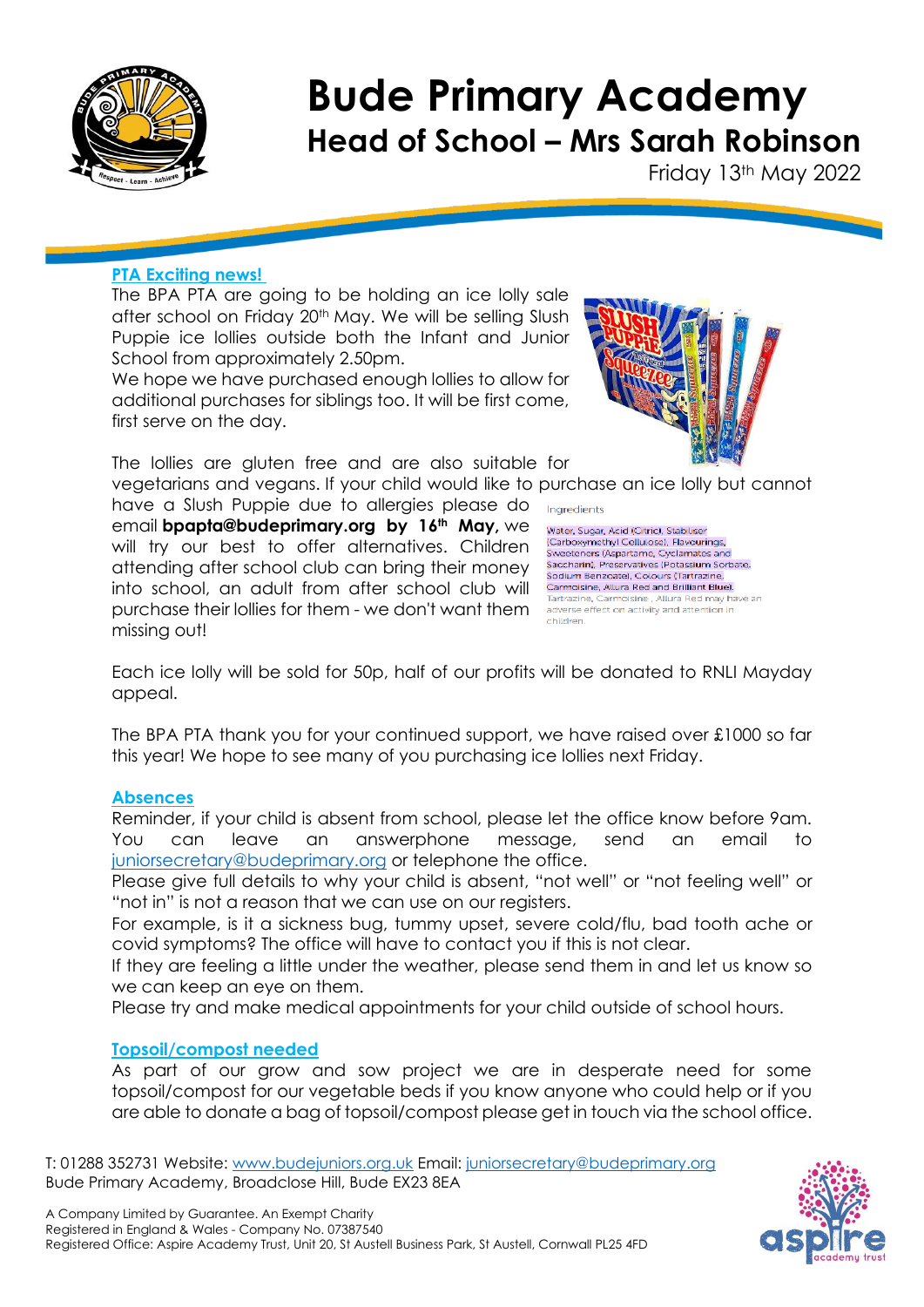

Friday 13th May 2022

# **Healthy snacks in school**

Reminder, snacks that children bring into school to have at break time need to be either fruit, cereal bar (with no nuts) or breadsticks. **Please no chocolate, crisps, or biscuits.**

#### **ParentPay debts**

Please clear any dinner money, breakfast club and after school club debts over the weekend on ParentPay. Any debt you have on ParentPay needs to be cleared over the weekend. Thank you.

#### **Cognition learning Lego League Explore club**

After school on Thursday. 3.15pm-4.20pm. There is one session remaining on Thursday 19th May.

#### **Street Dance with Kaylie**

Wednesday Year 3 and 4 – 3.15pm – 4pm Wednesday Year 5 and 6 – 4.15pm – 5pm

#### **PE After school clubs**

Tuesday 3.15pm-4pm Year 3 Football. Thursday 3.15pm-4pm Year 6 Kwik Cricket

If you have signed your child up to an after-school club, they are expected to attend. Please let the office know if they will not be attending.

#### **After School Club**

Reminder, if you would like to book your child into after school club in the new term, please contact the school office know on 01288 352731 or email [juniorsecretary@budeprimary.org](mailto:juniorsecretary@budeprimary.org) 

#### **Breakfast club**

If you would like your child to attend our breakfast club, please book via ParentPay. It is important you book breakfast club sessions so we know how many children will be attending each day.

#### **Notes from the office:**

• Should you be happy for your child to walk home, or leave school accompanied, please can you telephone the office so we can amend the consent section on their records.

• Please let the office if you need to change your contact details. It is important we have an up-to-date telephone number.